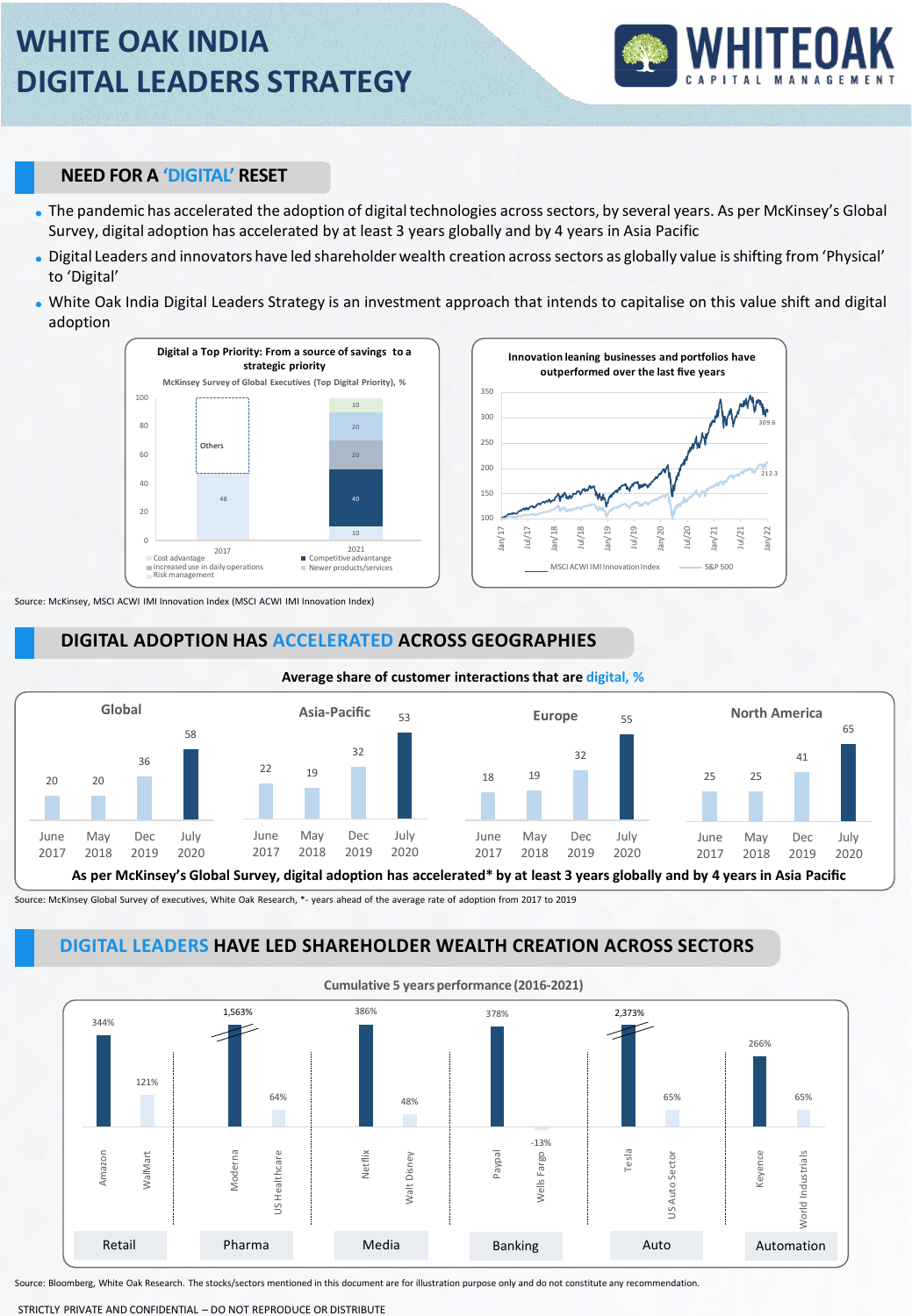

# **GLOBALLY VALUE IS SHIFTING FROM 'PHYSICAL' TO 'DIGITAL'**





**Introducing White Oak India Digital Leaders Strategy –** An investment approach that invests in companies that are emerging as leaders in the digital era by being at the forefront of innovation and technology implementation in their respective sectors.

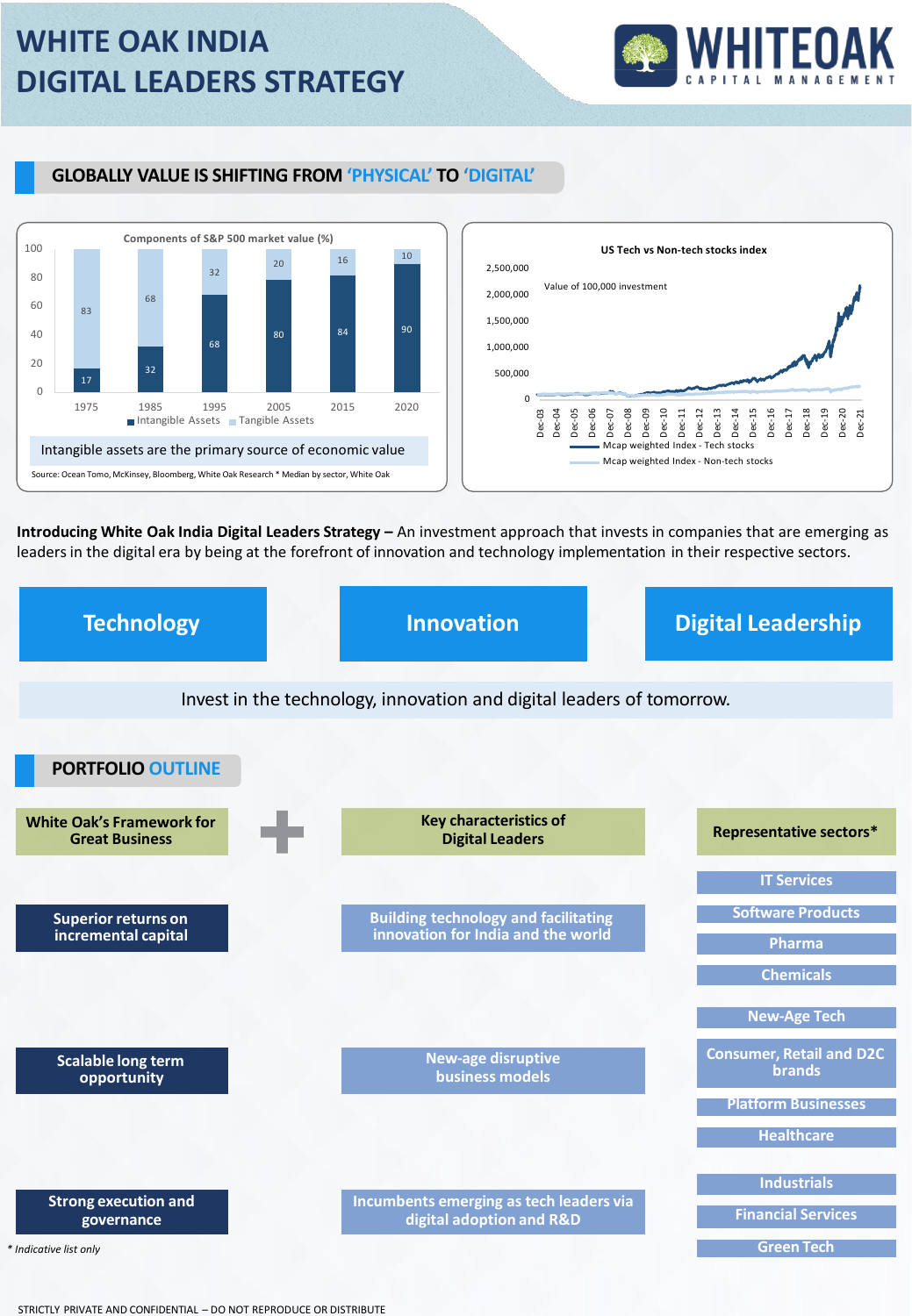# **WHITE OAK INDIA DIGITAL LEADERS STRATEGY**



# **FOCUSED INVESTMENT CULTURE**

#### Performance first



# **WHITEOAK INVESTMENT PHILOSOPHY**

Outsized returns can be earned over time by investing in great businesses at attractive valuations

|                                                                                                        | <b>Attributes we look for</b>                                                              | <b>Factors we evaluate</b>                                                                                                                                                                                                                                                           |  |
|--------------------------------------------------------------------------------------------------------|--------------------------------------------------------------------------------------------|--------------------------------------------------------------------------------------------------------------------------------------------------------------------------------------------------------------------------------------------------------------------------------------|--|
| <b>Great Business</b><br>Well managed and<br>scalable business,<br>with superior<br>returns on capital | <b>Superior returns on incremental</b><br>capital<br><b>Scalable long term opportunity</b> | Industry competitive intensity<br>$\bullet$<br><b>Technology</b><br>Sustainable competitive advantage -<br>٠<br>leadership is<br>cornerstone<br>of structural<br>Industry potential versus current size<br>$\bullet$<br>competitive<br>Expanding market share and scope<br>advantage |  |
|                                                                                                        | <b>Strong execution and</b><br>governance                                                  | Drive to create long-term value<br>Interests aligned with minority shareholders<br>$\bullet$                                                                                                                                                                                         |  |
|                                                                                                        | <b>Our Valuation Framework</b>                                                             | Insights we derive                                                                                                                                                                                                                                                                   |  |
| <b>Valuation</b>                                                                                       |                                                                                            |                                                                                                                                                                                                                                                                                      |  |
| Current price at a                                                                                     | Intrinsic value = present value                                                            | Economic FCF rather than accounting one<br>Terminal value based on greatness of business<br>٠                                                                                                                                                                                        |  |
|                                                                                                        | of future cash flows                                                                       |                                                                                                                                                                                                                                                                                      |  |
| substantial discount                                                                                   |                                                                                            |                                                                                                                                                                                                                                                                                      |  |
| to intrinsic value                                                                                     | Value excess returns on capital<br>vs capital employed                                     | Assess cash flows net of cost of capital<br>$\bullet$<br>OpcoFinco <sup>™</sup> multiples for relative comps<br>٠                                                                                                                                                                    |  |